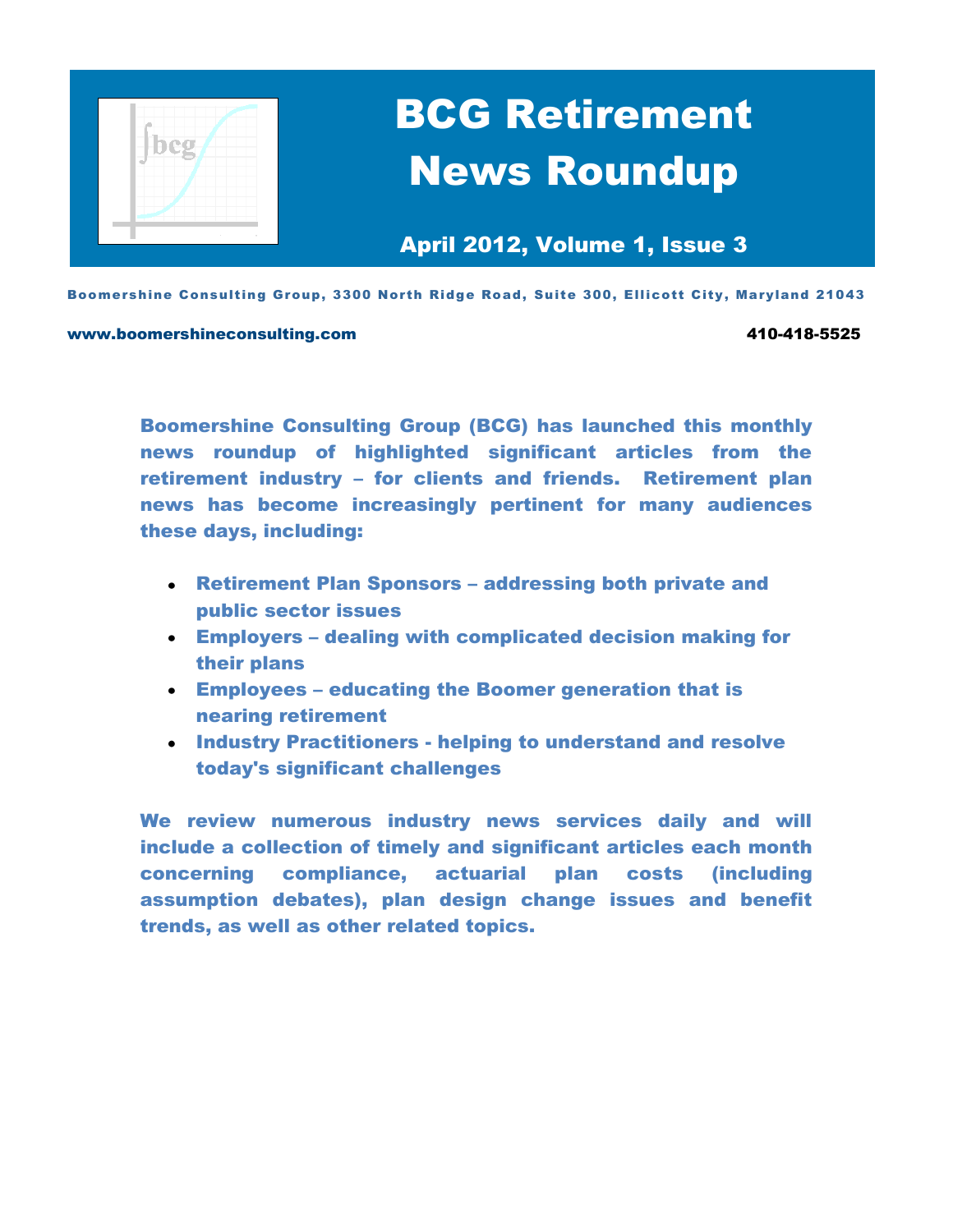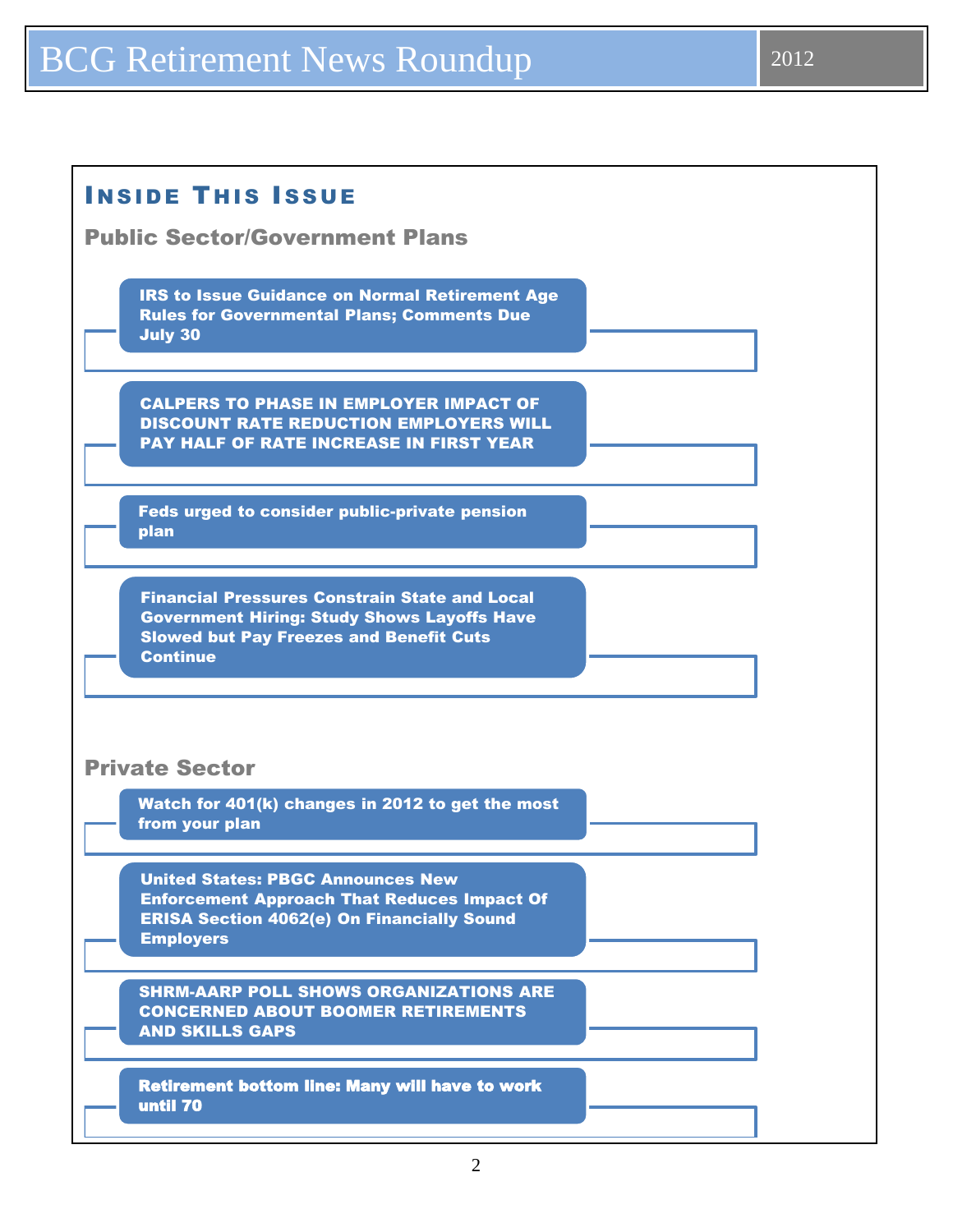### Public Sector/Government Plans

### <span id="page-2-0"></span>IRS to Issue Guidance on Normal Retirement Age Rules for Governmental Plans; Comments Due July 30

The Internal Revenue Service (IRS) and the Treasury [announced](http://www.irs.gov/pub/irs-drop/n-12-29.pdf) they will issue guidance on applying the 2007 Normal Retirement Age regulations to governmental pension plans. **Public comments are requested and are due July 30, 2012.**

[Notice 2012-29](http://www.irs.gov/pub/irs-drop/n-12-29.pdf) states the guidance under consideration would:

- clarify that governmental plans under Internal Revenue Code 414(d) don't need to have a definition of normal retirement age if they don't provide for in-service distributions before age 62, and
- modify the age-50 safe harbor rule for qualified public safety employees.

This would mean that a governmental plan could satisfy the normal retirement age requirement by using a NRA as low as 50 for qualified public safety employees, and a later NRA that otherwise satisfies the requirements in the 2007 NRA regulations for other participants.

The notice also states the IRS and Treasury's intention to extend the effective date of the 2007 NRA regulations for governmental plans to annuity starting dates that occur in plan years beginning on or after the later of:

- January 1, 2015, or
- the close of the first regular legislative session of the legislative body with the authority to amend the plan that begins on or after the date that is three months after the final regulations are published in the Federal Register.

Governmental plan sponsors may rely on Notice 2012-29 for the extension until the 2007 NRA regulations are amended.

2012 International Foundation of Employee Benefit Plans

### CALPERS TO PHASE IN EMPLOYER IMPACT OF DISCOUNT RATE REDUCTION EMPLOYERS WILL PAY HALF OF RATE INCREASE IN FIRST YEAR

The following information was released by the California Public Employees' Retirement System (CalPERS):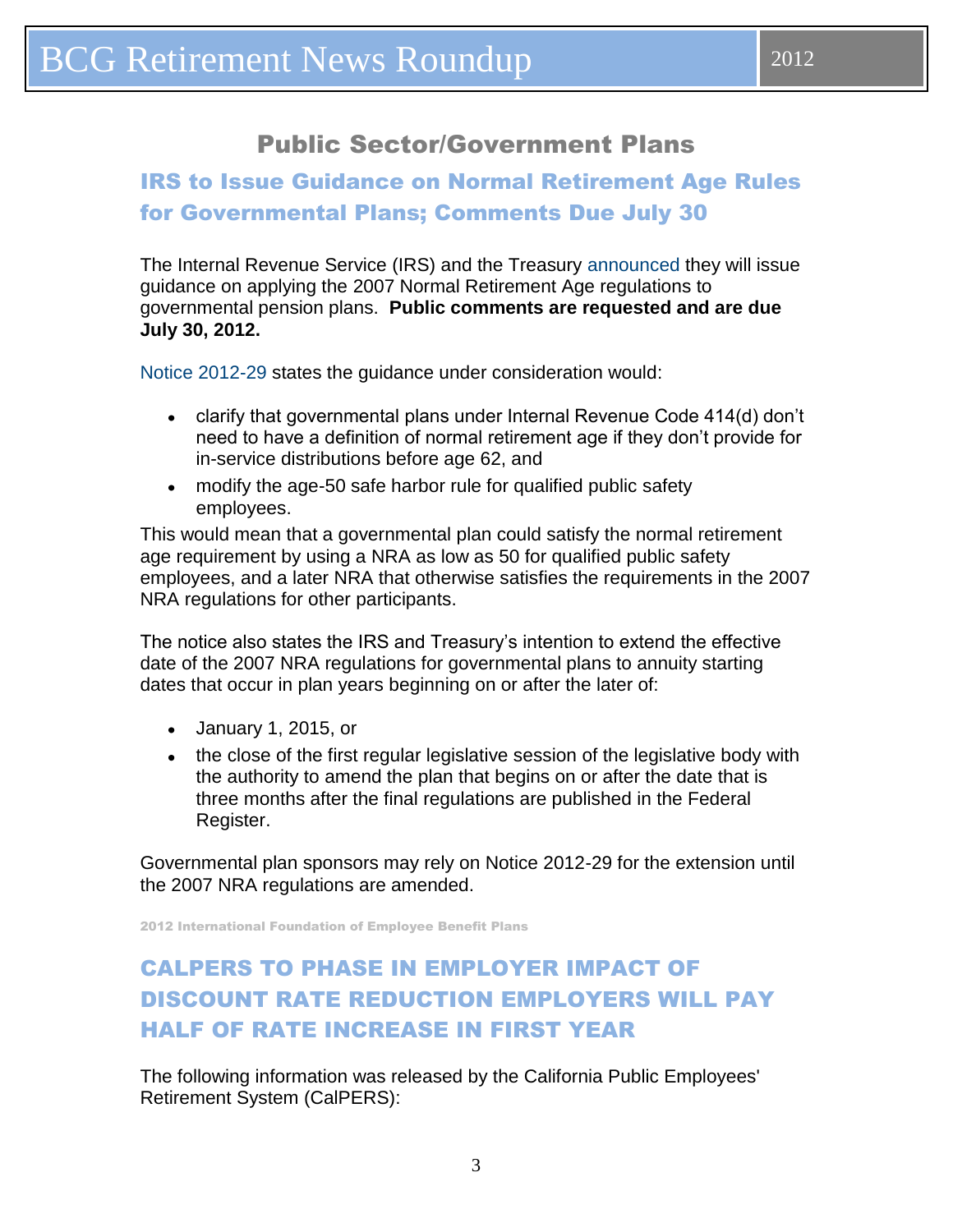The assumption change, which included the reduction of CalPERS' discount rate to 7.5 percent from 7.75 percent, will result in employer rate increases of about 1 percent to 2 percent of payroll for most miscellaneous retirement plans and a 2 percent to 3 percent increase for most safety plans.

California's public employers are continuing to face difficult budgeting challenges during this economic downturn, said CalPERS Board President Rob Feckner. Phasing in the rate increase will give employers a little more breathing room in the first year as they struggle to make ends meet in a difficult economic environment.

Under CalPERS Board policies, any change in unfunded liability due to changes in demographic or economic assumptions is amortized over 20 years. Under the policy adopted today by the CalPERS Board, the change will still be amortized over 20 years but there will be a smaller payment in the first year and slightly higher payments in later years. As a result, most CalPERS employers will see about half of the projected rate increase in the first year and the rest of the increase in the second year.

Our contracting agencies that don't participate in pooled plans will have the option to decline the phase in of increases, said Pension and Health Benefits Chair Priya Mathur. We are committed to working with our employers by providing as much flexibility as is prudent through this process. A sample public agency miscellaneous plan, without phase in, was expected to see an increase in their employer contribution rate of 1.24 percent of payroll over the next 20 years as a result of the lower discount rate. Under the phase in approach adopted by the Board, the employer contribution rate for that sample public agency miscellaneous plan will go up by 0.65 percent of payroll in the first year of the amortization period, followed by an additional increase of 0.64 percent of payroll for a total increase of 1.29 percent of payroll over the two year period.

For State and Schools plan, the first year of the employer rate increase due to the assumption change will be the fiscal year that begins July 1, 2012. For local public agencies, the first year of the increase will be a year later, beginning July 1, 2013, and will be reflected in the valuation reports that public agencies receive from CalPERS in the fall of 2012.

Employers with non-pooled plans may opt out of the phase in and apply the same rate increase to all 20 years of the amortization period. Employers with plans in a risk pool must participate in the phase in to maintain equity amongst all participating employers in the pool.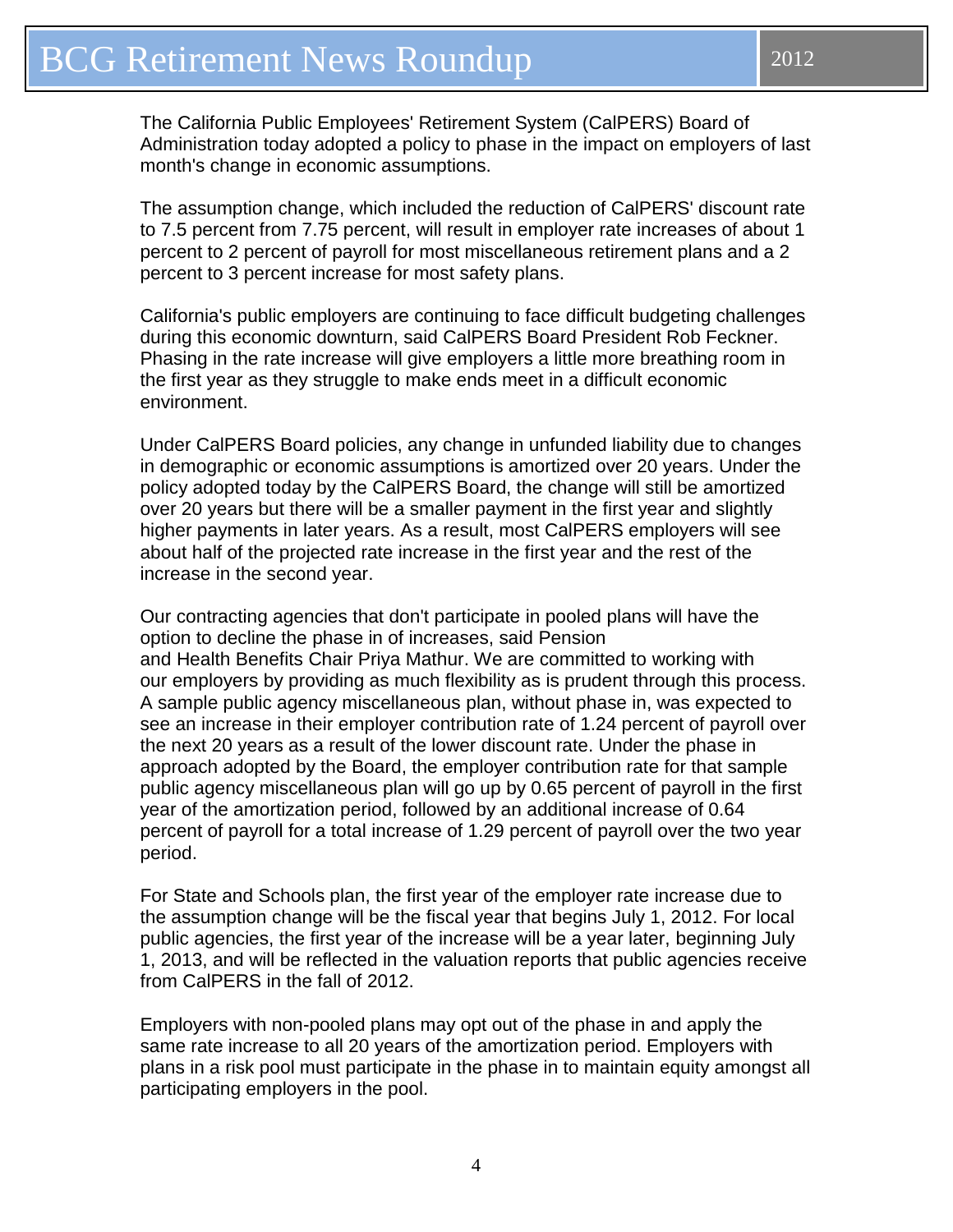## <span id="page-4-0"></span>BCG Retirement News Roundup 2012

*CalPERS, with assets of approximately \$235 billion, is the largest public pension fund in the U.S. It administers retirement benefits for more than 1.6 million California state, local government, and public school employees and retirees, and their families, on behalf of more than 3,000 public employers; and health benefits for more than 1.3 million enrollees. The average CalPERS pension benefit is \$2,332 per month. The average benefit for workers who retired in the most recent fiscal year that ended June 30, 2011, is \$3,065 per month. More information about CalPERS is available at [www.calpers.ca.gov](http://www.calpers.ca.gov/).*

States News Service SACRAMENTO, CA

#### Feds urged to consider public-private pension plan

Strengthening the pension opportunities for small businesses through privatized means has been a significant push in recent months by the National Conference on Public Employee Retirement Systems; a new report from the Government Accountability Office gives further weight to the organization's pension reform proposals.

The GAO's "Private Pensions: Better Agency Coordination Could Help Small Employers Address Challenges to Plan Sponsorship," suggests that ideas such as NCPERS' [Secure Choice Pension](http://www.retirementsecurityforall.org/documents/whitepaper.pdf) - a public/private enterprise effort, modeled after a cash balance-styled defined benefit program and designed to supplement 401(k) savings and Social Security benefits - might be a step in the right direction.

NCPERS' survey of small business owners showed substantial support for the new, privatized pension notion, especially as only 14 percent of small businesses are able to sponsor retirement plans of their own.

Hank Kim, Esq., executive director and counsel for NCPERS - and author of the Secure Choice Pension proposal - said in a release that he was encouraged by the GAO's support of this and other notions of pension reform, especially for small businesses who do not have the resources for more complex defined benefit plans.

"The SCP is envisioned as a public-private partnership that would leverage the strength and expertise of public pension plans to create affordable, sustainable, and administratively simple multiple-employer pension programs for the private sector," Kim said.

The virtues the GAO identifies in those proposals – asset pooling to lower plan costs and portability of individual retirement assets – are just two of the benefits NCPERS' proposed SCP would provide."

Kim and his organization say that a newly created public/private pension system could help close the estimated \$4 trillion to \$8 trillion retirement savings gap.

BY [ANDY STONEHOUSE](http://www.benefitspro.com/author/andy-stonehouse) March 27, 2012

5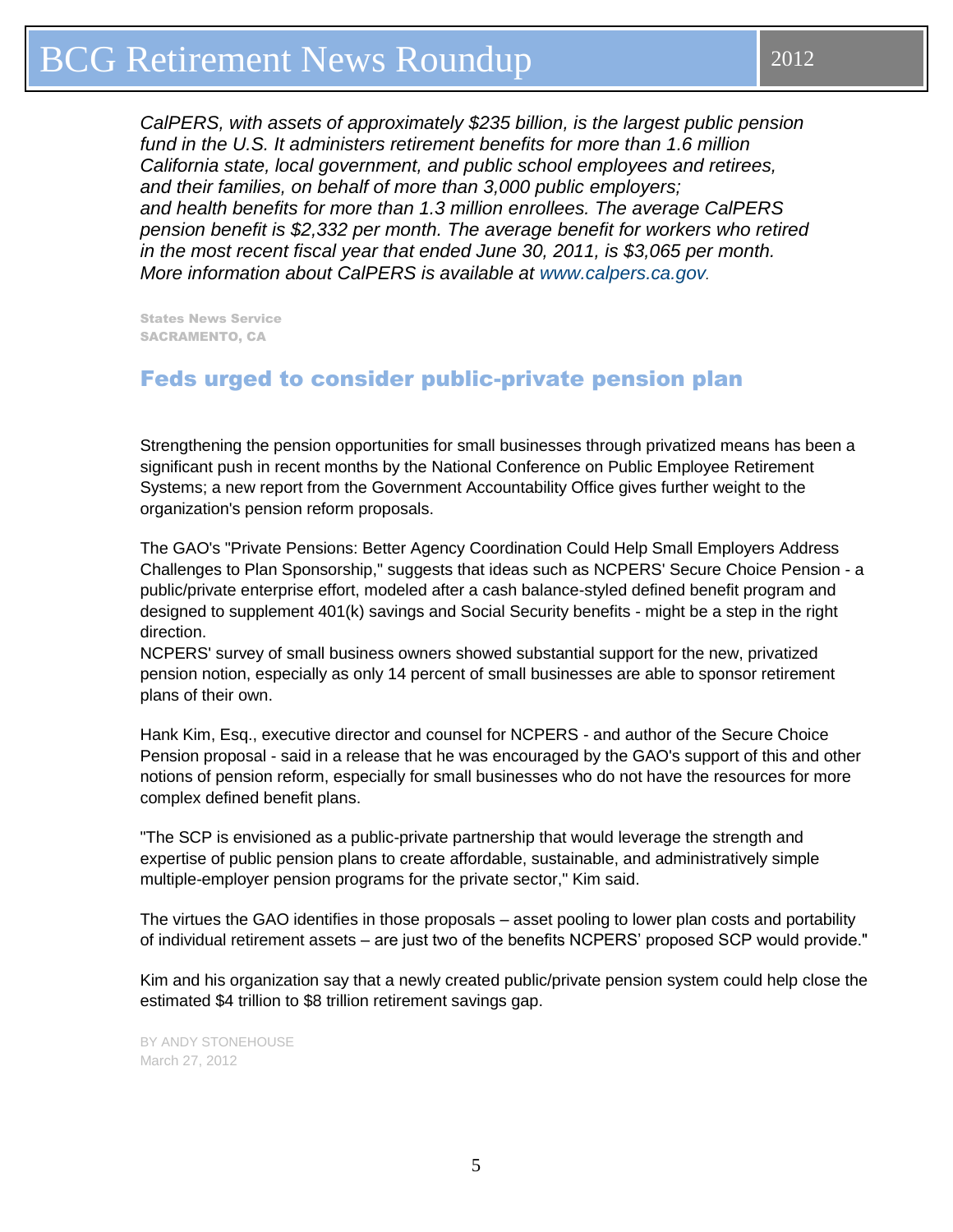### <span id="page-5-0"></span>Financial Pressures Constrain State and Local Government Hiring: Study Shows Layoffs Have Slowed but Pay Freezes and Benefit Cuts Continue

A new survey by the Center for State and Local Government Excellence finds that more than half of state and local governments still have a pay freeze and are adjusting retirement and health care benefits. At the same time, the pace of layoffs has slowed with 28 percent reporting layoffs this year compared with 40 percent last year. State and Local Government Workforce: 2012 Trends is a follow-up to three previous studies that have looked at questions related to the size of the workforce, compensation and benefits, and employees' plans for retirement.

The top workforce issue cited in 2012 is the public perception of government workers. Issues that continue to rank as most important are retaining staff for core services, addressing employee morale and workload problems, staff development, and reducing employee health care costs.

#### Workforce changes include:

Employees accelerating their plans for retirement (22 percent) Workforce has shrunk since the 2008 economic downturn (68 percent) Pay freezes (51 percent) Hiring freezes (42 percent) Layoffs (28 percent)

#### In the area of health care:

Shifted more health care costs to employees (51 percent, down from 72 percent last year) Shifted more health care costs to retirees (11 percent, down from 23 percent) Created wellness programs (26 percent, down from 33 percent)

#### In the area of pensions:

Raised employee contributions to pension plans for current workers (24 percent, up from 22 percent last year) Increased employee contributions for new hires (27 percent, up from 23 percent last year)

The survey was conducted among members of the International Public Management Association for Human Resources from February 27 to March 13, 2012. Three hundred and forty-three (343) members took part in the survey. Of the members who responded to the electronic questionnaire, 82.2 percent work for local government; 12.3 percent for state government; 1.5 percent for federal government; and 4.1 percent for a nongovernment sector. Some questions elicited more responses than others.

"With some governments in their fourth year of pay and hiring freezes, there are real challenges to retain, develop, or find the skilled staff needed for essential services. The list of positions that are hard to fill has been growing, an indication that the competition for talent is heating up as the economy slowly recovers," noted Center President and CEO Elizabeth Kellar.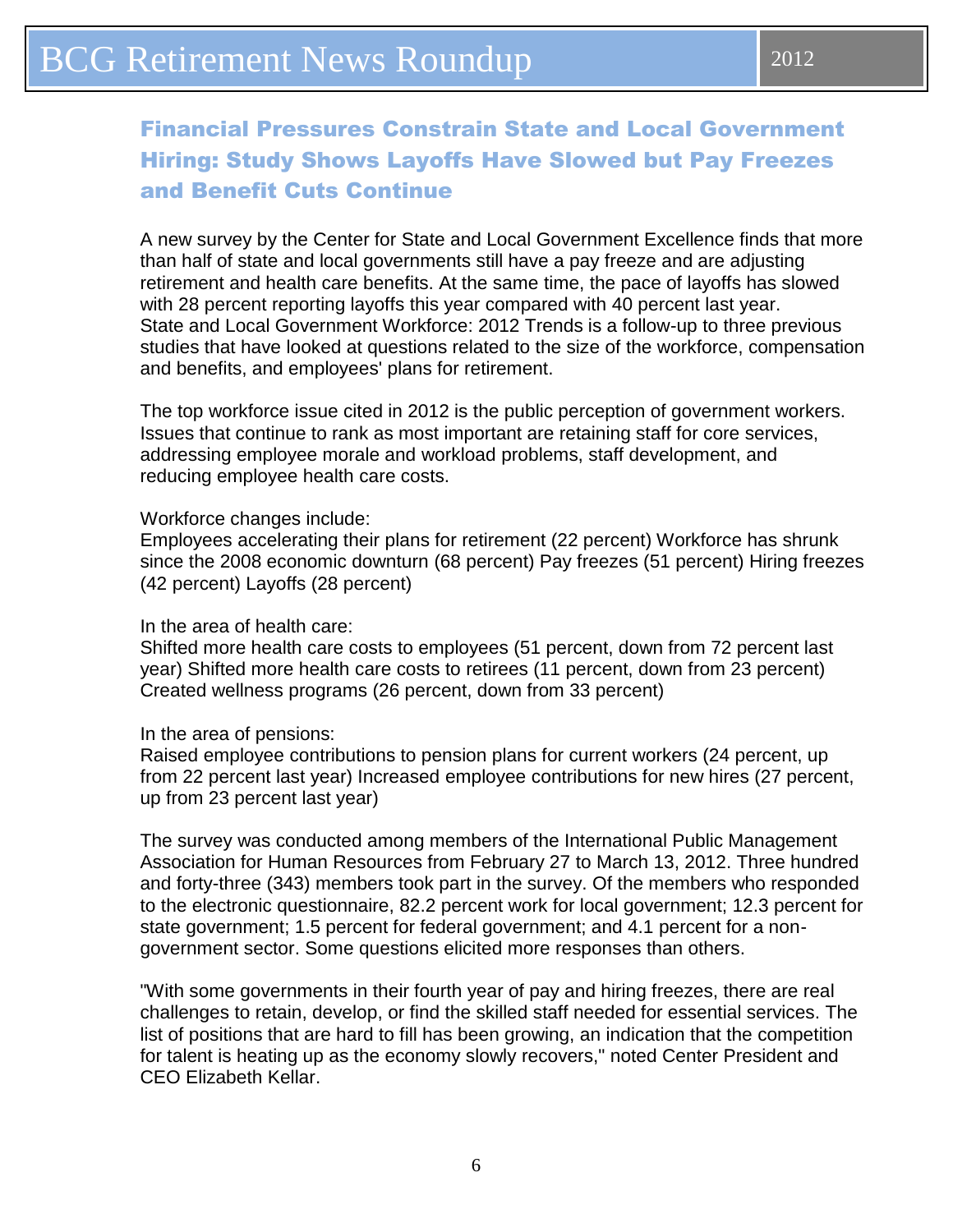<span id="page-6-0"></span>Respondents report that they continue to have a hard time filling a number of positions, including engineers; environmental, chemical, and forensic credentialed professionals; finance; police and firefighters; information technology professionals; librarians; nurses and physicians; middle and top management; skilled trades; and social workers. "State and local governments face significant challenges as they continue to be affected by the economy," said Neil E. Reichenberg, executive director of IPMA-HR. "The workforce constraints combined with the negative public perception of government presents serious employee engagement and morale issues. Additionally, as the economy improves, state and local governments will need to focus on the retention of current employees, as well as developing strategies to ensure that they are viewed as an employer of choice."

"Employee morale and engagement continues to be the top challenge facing the country's state HR directors," said Leslie Scott, director of NASPE. "The effects of budget cuts, such as layoffs, furloughs, and pay freezes, coupled with a less than optimal public perception of state employees has taken its toll on the state government workforce."

See the full survey at [http://slge.org/publications/state-and-local-government](http://slge.org/publications/state-and-local-government-workforce2012-trends)[workforce2012-trends](http://slge.org/publications/state-and-local-government-workforce2012-trends)

You can find all the Center's research on workforce issues at [http://slge.org/research/workforce.](http://slge.org/research/workforce)

About the Center for State and Local Government Excellence - The Center for State and Local Government Excellence helps state and local governments become knowledgeable and competitive employers so they can attract and retain a talented and committed workforce. The Center identifies best practices and conducts research on competitive employment practices, workforce development, pensions, retiree health security, and financial planning. The Center also brings state and local leaders together with respected researchers and features the latest demographic data on the aging workforce, research studies, and news on health care, recruitment, and succession planning on its website, [www.slge.org.](http://www.slge.org/)

SOURCE Center for State and Local Government Excellence

Copyright 2012 PR Newswire Association LLC All Rights Reserved

**PR Newswire**

April 18, 2012 Wednesday 3:15 PM EST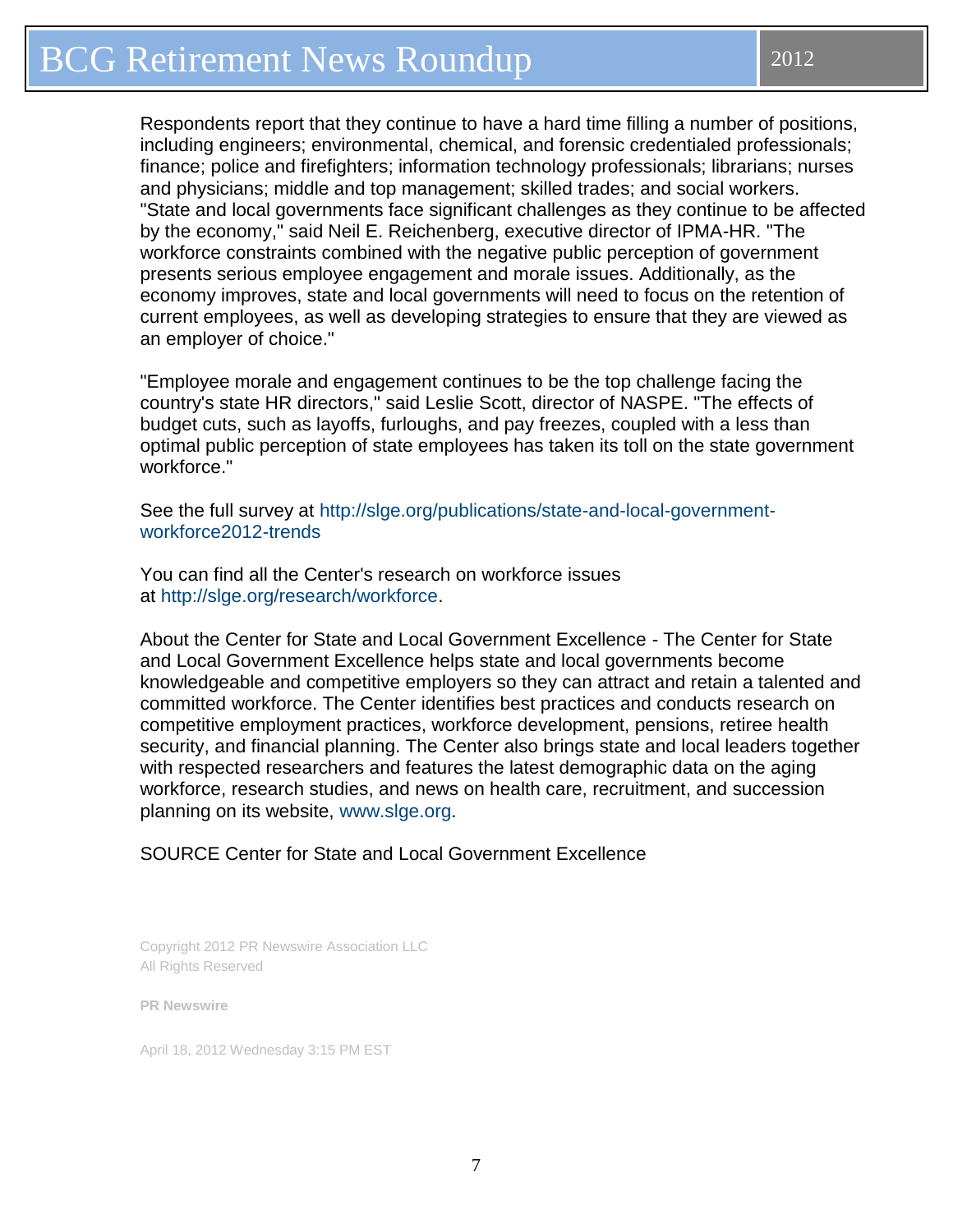### Private Sector

### Watch for 401(k) changes in 2012 to get the most from your plan

If you have a 401(k) plan at work, consider yourself fortunate. There are many benefits to contributing to a 401(k) plan. You typically contribute pre-tax dollars to your 401(k), so the more you put in, the lower your taxable income. Plus, your earnings grow on a tax-deferred basis. Furthermore, your 401(k) provides you with a variety of investment vehicles, so you can diversify your account. All in all, a 401(k) is a great way to save for retirement. But to get the most out of your plan, you'll need to be aware of changes that affect it - and some of those changes will show up this year.

Here are a few to consider:

**Higher contribution limits** - In 2012, you can contribute up to \$17,000 to your 401(k), up from \$16,500 in 2011. And if you're 50 or older, you can put in an additional amount - up to \$5,500 - as a "catch-up" contribution. These same limits also apply to 403(b) plans (if you work for a school or other tax-exempt organization), Thrift Savings Plan (for federal employees) and 457(b) plans (if you work for a state or local government). Of course, you might not be able to contribute the maximum amount to your 401(k) or similar plan, but it is advisable to put in as much as you can afford. And every time your salary goes up, boost your annual contribution. Over time, even small increases in the sums you put in each year can make a big difference in the total amount you have available for retirement.

**401(k) fee disclosures** - Effective May 31, Labor Department regulations will require most employers to disclose 401(k) plan fees, along with costs associated with each investment option. As a result, some employers may seek lower-cost investment vehicles, which could affect the investment choices available to you. Watch for communications from your employer regarding these choices. You may also want to consult with your financial adviser to determine what changes, if any, you may need to make to your401(k) investment mix, given the possible addition of new investments or the elimination of previous choices. At the same time, you might want to evaluate the overall performance of your 401(k) to see if you need to make any other adjustments, given your risk tolerance and time horizon. Generally speaking, it's a good idea to review your 401(k) at least once a year to determine how well it is meeting your expectations and objectives.

**Reinstatement of matching contributions** - During the economic downturn, many employers suspended their matching contributions to their employees' 401(k) plans. But now, quite a few of these companies are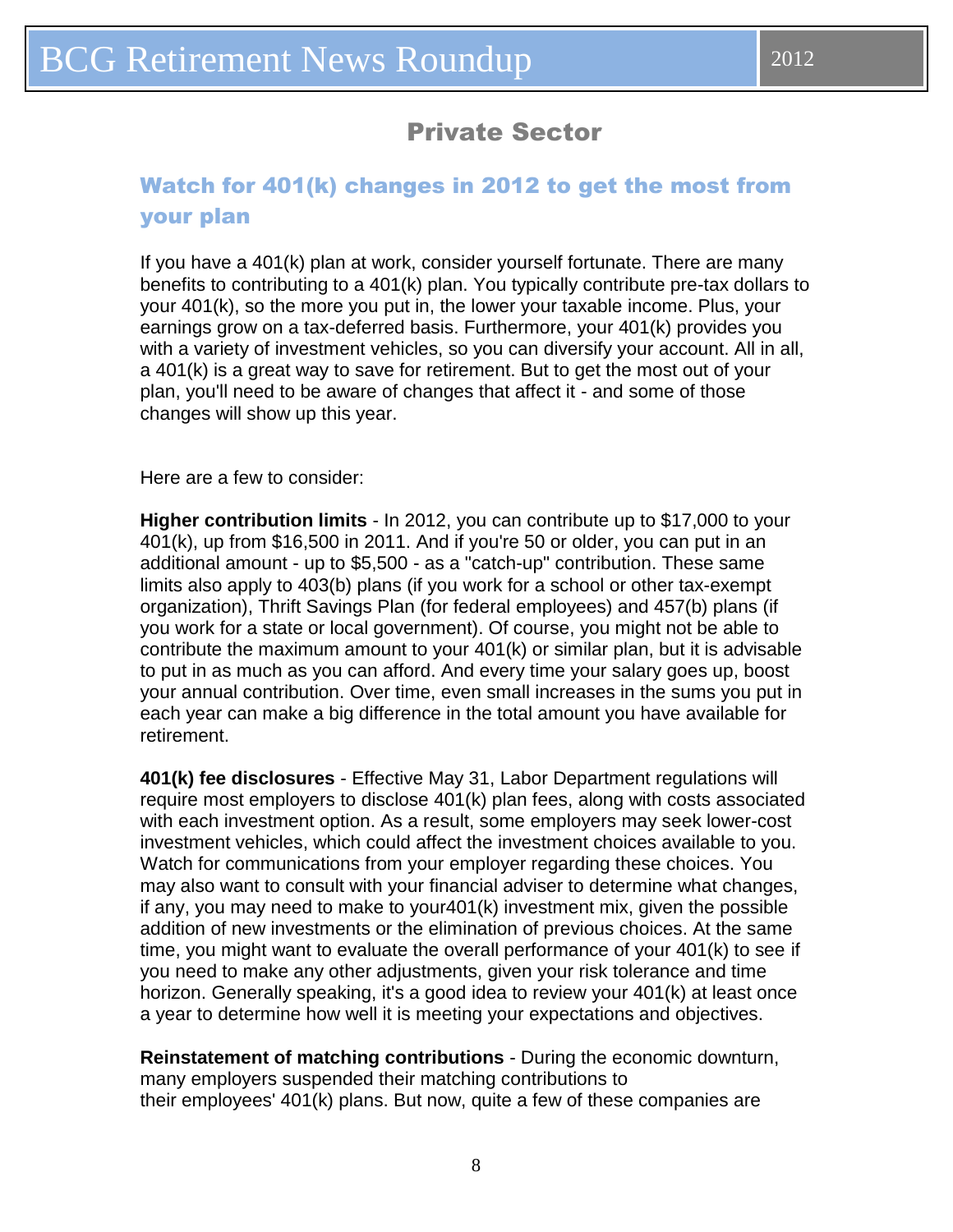<span id="page-8-0"></span>reinstating these contributions. If your employer is doing the same, make sure you're putting in enough to your 401(k) to at least earn the match. Otherwise, you are literally "leaving money on the table."

It's not unusual to see changes in your 401(k) plan from one year to the next. By staying current on these changes, you'll be better able to maximize the benefits of your 401(k) - and the more effectively you use your 401(k), the greater your chances of enjoying the retirement lifestyle you've envisioned.

Copyright 2012 Capital Gazette Communications, Inc. All Rights Reserved

**The Capital (Annapolis, MD)** Copyright 2012 Capital Gazette Communications, Inc. All Rights Reserved

### United States: PBGC Announces New Enforcement Approach That Reduces Impact Of ERISA Section 4062(e) On Financially Sound Employers

The PBGC announced that it may lessen ERISA Section 4062(e) enforcement for employers in strong or moderately strong financial condition. However, the PBGC will continue to enforce its prior Proposed Rule on ERISA Section 4062(e) liability.

The Pension Benefit Guaranty Corporation (PBGC) announced it has modified its informal enforcement strategy regarding potential ERISA Section 4062(e) events to provide relief to financially strong companies that sponsor defined benefit pension plans. By way of background, ERISA Section 4062(e) generally applies when a pension plan sponsor ceases operations at a facility and the shutdown results in the separation of employment of more than 20 percent of plan participants (a 4062(e) event). When a 4062(e) event is triggered, the PBGC requires the plan sponsor to provide additional financial security for the pension plan in the form of a security bond or escrow amount. PBGC has significantly increased its enforcement of ERISA Section 4062(e) in recent years, often negotiating significant cash contributions and other concessions (e.g., waiver of credit balances) from plan sponsors.

On August 10, 2010, PBGC issued a proposed rule (the Proposed Rule) that substantially broadened the scope of ERISA Section 4062(e)'s applicability. Under the Proposed Rule many general business decisions, such as the sale of a business unit, movement of operations to a different site and the temporary shutdown of a facility for repairs, resulted in a potential 4062(e) event occurring, even if an entire facility or all operations at a facility were not shut down. As an indication of its expansive approach, the Proposed Rule's preamble stated, "The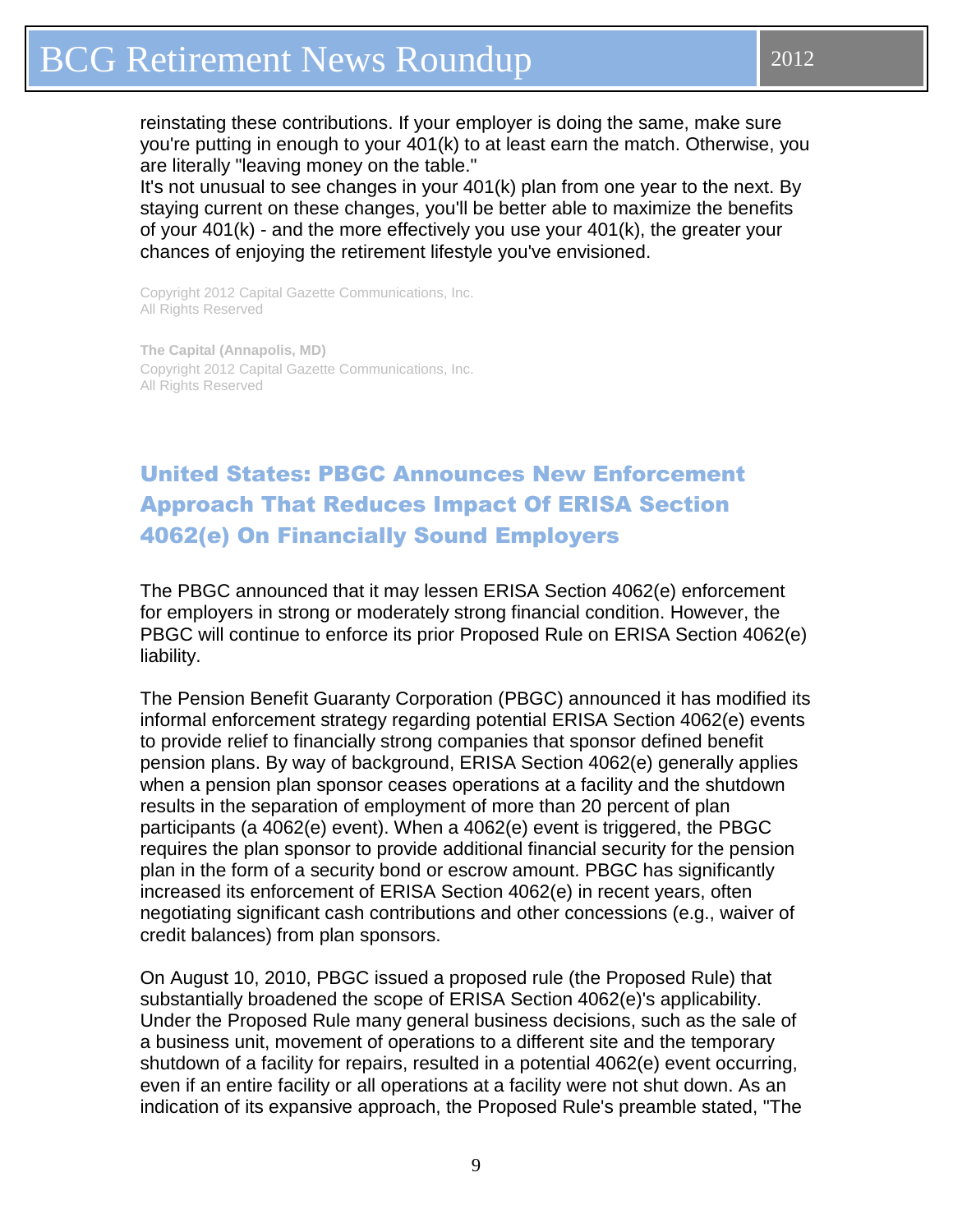proposed regulation would provide explicitly that evaluation of risk is not an element in deciding whether a Section 4062(e) event has occurred." That statement suggested that the PBGC would not consider the financial health of a company in determining whether a 4062(e) event occurred.

As noted in our previous newsletter and by several industry groups, the Proposed Rule had the potential to impose unexpected and extensive liability for employers who undertake routine corporate actions. In June 2011, the PBGC announced it would reconsider the Proposed Rule in light of public comments, and it confirmed last month that it will re-propose the Proposed Rule this year, reportedly as early as summer 2012. In addition, recently proposed legislation would also impose restrictions on the PBGC's ability to characterize certain events as a 4062(e) event.

Although the rules for determining what constitutes a 4062(e) event are in flux, the PBGC's new informal enforcement approach will include a risk assessment as a mitigating factor in assessing how to proceed with respect to a 4062(e) event. According to February 2, 2012, testimony from PBGC Director Joshua Gotbaum before the Health, Employment, Labor, & Pensions Subcommittee of the House Education & the Workforce Committee:

PBGC is also being more responsive to companies and plans in enforcing ERISA section 4062(e)-a statutory provision that imposes liability in certain situations when plan sponsors downsize. In light of comments, the agency plans to issue a re-proposed regulation on 4062(e). We have also begun to consider changes in how resources are directed within the 4062(e) enforcement program, in order to focus on the real threats to the retirement security of people in traditional pension plans.

The new approach apparently categorizes plan sponsors into three classes based upon their financial strength. After determining that a 4062(e) event has occurred, the PBGC will now classify the employer-plan sponsor as a "strong company," "moderately strong company" or a "weak company." The company's status determines the extent of its funding liability as follows:

Strong companies are not required to post security, and PBGC will not make further demand of the employer concerning funding practices. The employer has an ongoing obligation to report to PBGC if certain (yet undefined) features change. Moderately strong companies are required to post some security, though the amount will be less than that imposed under a strict interpretation of ERISA Section 4062(e). Presumably, moderately strong companies are subject to the same ongoing reporting obligation as described above, though this also remains unclear. Weak companies remain subject to PBGC's strict application of ERISA Section 4062(e), and will be required to make a contribution, post a bond or pay an amount into escrow if a 4062(e) event is determined to have occurred.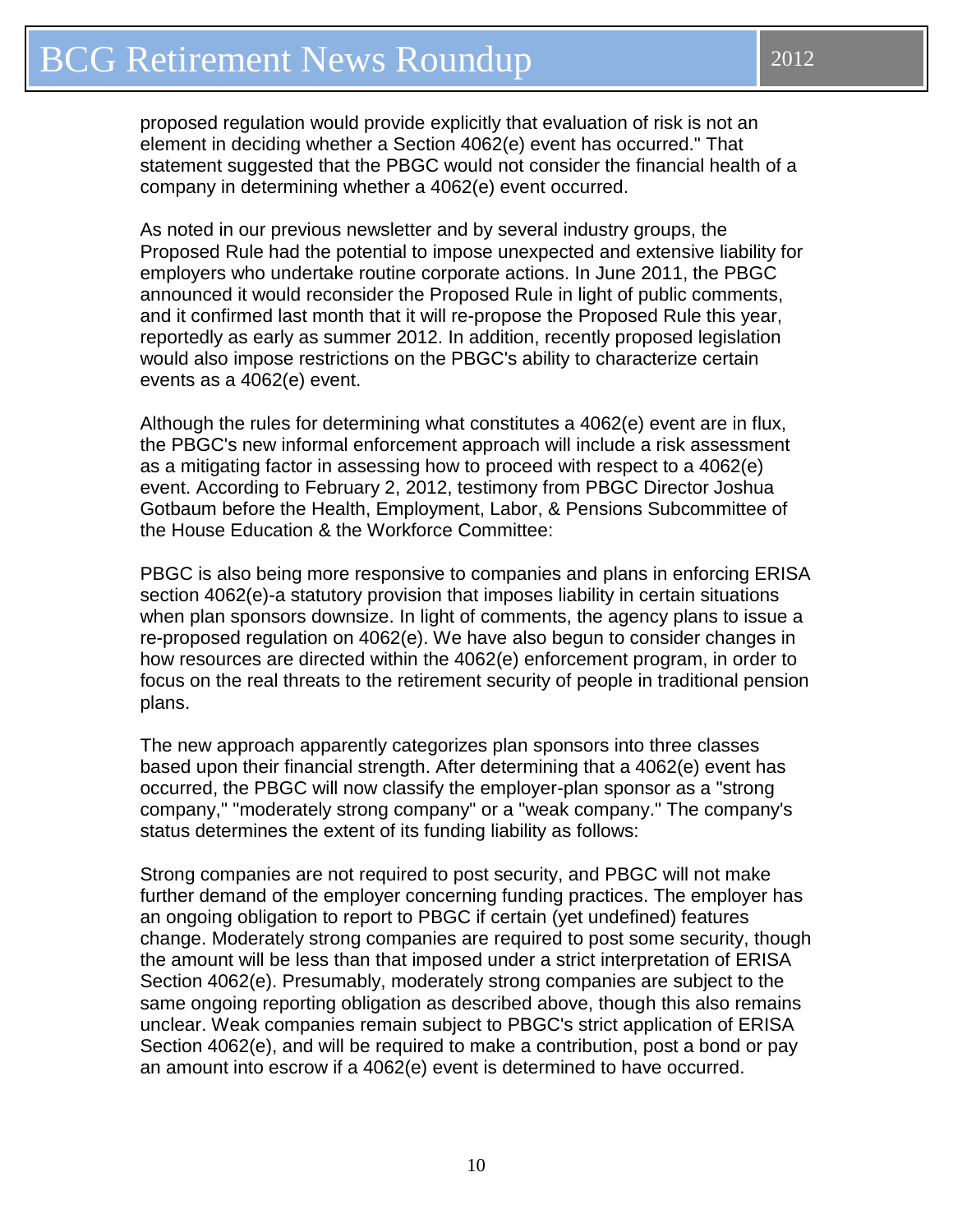<span id="page-10-0"></span>Even though the PBGC will not be actively enforcing ERISA Section 4062(e) for financially strong companies, it has stated it will continue to apply the expansive definition of a 4062(e), as set forth in the Proposed Rule. As a result, though the rules for determining whether a 4062(e) event has occurred remain the same, certain employers that are financially strong may now eliminate or substantially reduce potential liability under ERISA Section 4062(e). It is unclear what metrics the PBGC will consider in assessing an employer's financial condition. However, the PBGC has stated it will rely on existing measures, excluding the company's credit rating.

Sponsors of defined benefit pension plans must continue to consider what impact ERISA Section 4062(e) will have on all business decisions, including asset sales and transfers of operations, in order to avoid inadvertently creating a 4062(e) event and triggering extremely significant contributions for underfunded pension plans. Once the PBGC issues new guidance under ERISA Section 4062(e), sponsors will need to understand whether that new guidance limits their business flexibility. In the interim, certain employers that are financially strong may now eliminate or substantially reduce potential liability under ERISA Section 4062(e).

The content of this article is intended to provide a general guide to the subject matter. Specialist advice should be sought about your specific circumstances.

Mr Joseph Adams McDermott Will & Emery 600 13th Street N.W. Washington, DC 20005-3096 UNITED STATES E-mail: [pdevinsky@mwe.com](mailto:pdevinsky@mwe.com) URL: [www.mwe.com](http://www.mwe.com/)

### SHRM-AARP POLL SHOWS ORGANIZATIONS ARE CONCERNED ABOUT BOOMER RETIREMENTS AND SKILLS GAPS

The following information was released by the Society for Human Resource Management:

A joint poll released today by the Society for Human Resource Management (SHRM) and AARP shows that U.S. employers are ramping up skills training and employee benefits aimed at closing skills gaps left when Baby Boomers retire, and at retaining and recruiting older workers.

More than seven in 10-72 percent-human resource professionals polled described the loss of talented older workers to be "a problem" or "a potential problem" for their organizations.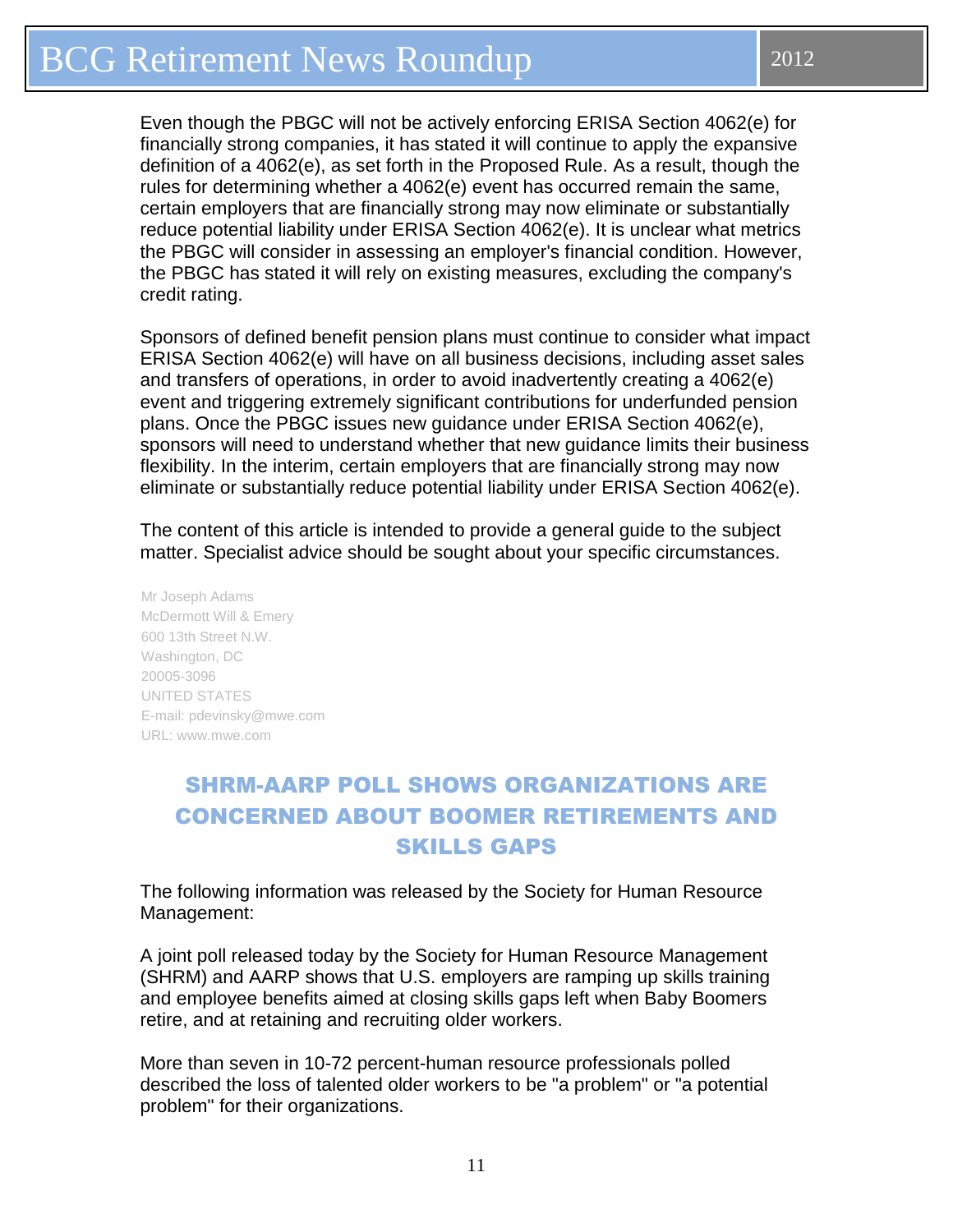HR managers said that the actions their organizations have taken to prepare for the loss of talented older workers who retire include the following: increased training and cross-training (45 percent);

developed succession planning (38 percent);

hired retired employees as consultants or temporary workers (30 percent); offered flexible work arrangements (27 percent); and

designed part-time positions to attract older workers (24 percent).

The poll, which focused on strategic workforce planning, also asked human resource professionals to identify the greatest "basic skills" and "applied skills" gaps between workers age 31 and younger compared with workers age 50 and older.

Basic skills - more than half (51 percent) of human resource managers indicated they find older workers to have stronger writing, grammar, and spelling skills in English;

Applied skills - more than half (52 percent) of human resource managers said older workers exhibit stronger professionalism/work ethic.

As background to the poll, SHRM and AARP took note of data from the Pew Research Center indicating that 10,000 Baby Boomers will reach age 65 every day during the next two decades. Already, in 2011, the oldest of the 77 million Baby Boomers began turning age 65-the traditional retirement age.

Despite the proactive steps being taken, the SHRM-AARP poll finds that many U.S. organizations are largely unprepared for the brain drain and skills void that talented, retiring older workers will leave. Roughly 71 percent of those polled still have not conducted a strategic workforce planning assessment to analyze the impact of workers 50 and older who will leave their organizations.

"Although we are encouraged to see that many organizations across the country are preparing for the challenge of Baby Boomer retirements, much more work needs to be done in both the short and long-term," said SHRM President and CEO, Hank Jackson. "That is why we are working together with AARP to provide organizations and their HR professionals with the tools they need to retain and engage their older, experienced talent."

"Older workers bring unique talents and skills to the workforce, and are a great asset to employers," said Jean Setzfand, AARP's vice president for financial security. "We are pleased to be joining forces with SHRM in providing resources to assist employers in determining their workforce needs."

To help U.S. businesses and organizations, the two organizations offer numerous resources through their partnership, including:

AARP's free, online Workforce Assessment Tool which provides a snapshot of an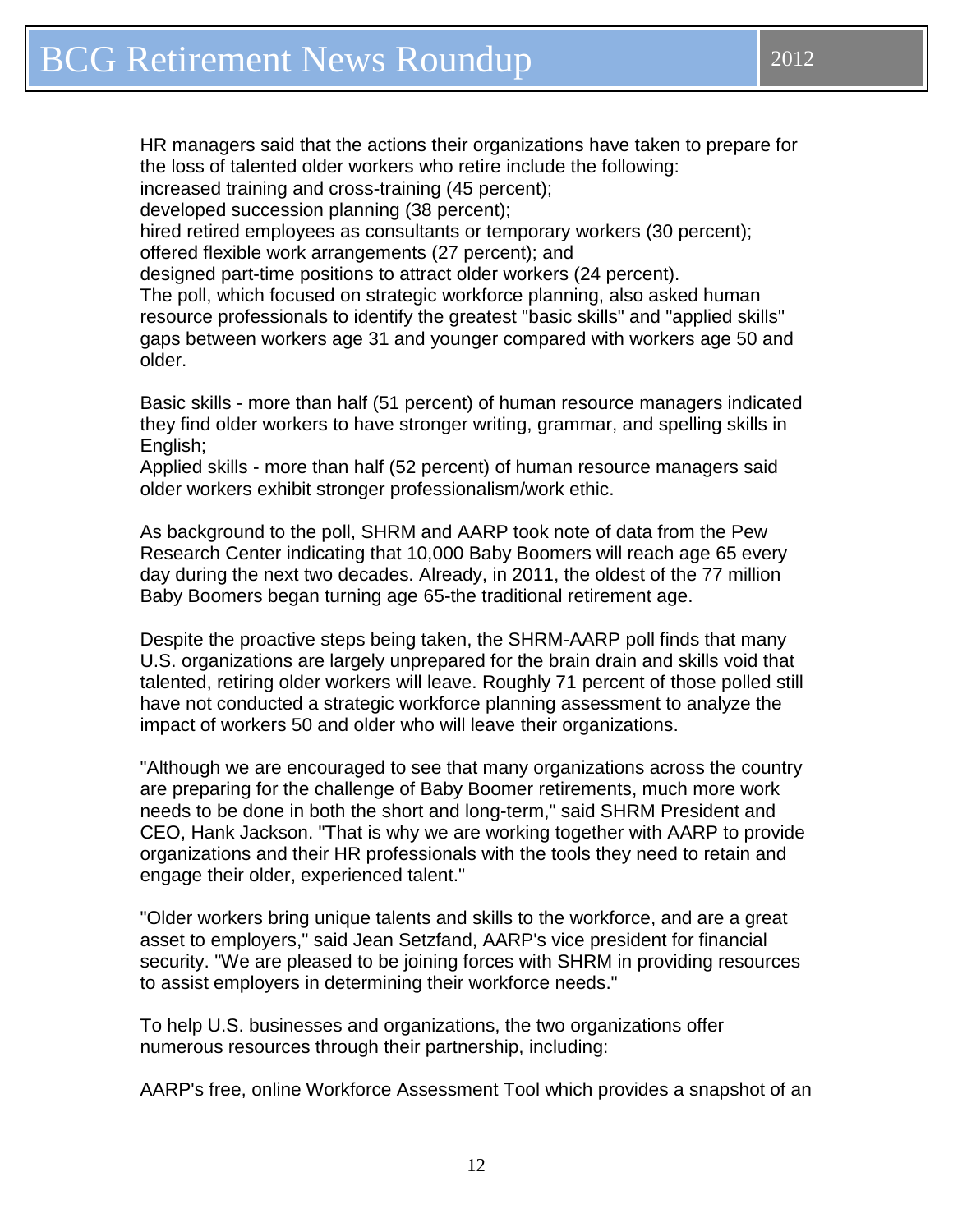<span id="page-12-0"></span>organization's workforce and demographics and analyzes its programs to leverage the talents of its older workers. More than 3,000 organizations have utilized the tool.

The SHRM-AARP Partnership Resource Page on SHRM's website. The resource page includes poll and survey findings, articles, and links to the assessment tool, among others.

The SHRM-AARP poll surveyed 430 randomly selected HR professionals from SHRM's membership. For details, visit the survey directly at [http://www.shrm.org/Research/SurveyFindings/Articles/Pages/StrategicWorkfo](http://www.shrm.org/Research/SurveyFindings/Articles/Pages/StrategicWorkforcePlanning.aspx) [rcePlanning.aspx](http://www.shrm.org/Research/SurveyFindings/Articles/Pages/StrategicWorkforcePlanning.aspx) or the BITLY a[thttp://bit.ly/HDHcdr.](http://bit.ly/HDHcdr)

The poll is one of several projects marking the SHRM-AARP partnership to raise awareness about older worker issues and to provide resources and strategies to address these issues.

Follow SHRM Research on Twitter @SHRM\_Research.

For more news, follow @SHRMPress.

Follow AARP on Twitter @AARP.

About the Society for Human Resource Management

The Society for Human Resource Management (SHRM) is the world's largest association devoted to human resource management. Representing more than 250,000 members in over 140 countries, the Society serves the needs of HR professionals and advances the interests of the HR profession. Founded in 1948, SHRM has more than 575 affiliated chapters within the United States and subsidiary offices in China and India. Visit SHRM Online at [www.shrm.org](http://www.shrm.org/) and follow us on Twitter a[twww.twitter.com/SHRMPress.](http://www.twitter.com/SHRMPress)

Copyright 2012 States News Service

**States News Service**

April 9, 2012 Monday

#### Retirement bottom line: Many will have to work until 70

Will the old thirty something gang still be showing up for work at seventy something?

That could be the case if they hope to enjoy a financially secure retirement. Baby Boomers, with their inheritances, homes, and old-fashioned pensions, may appear to be on track for a solid retirement — but some experts say the forecast for the generation born from 1946 through 1964 isn't necessarily so rosy.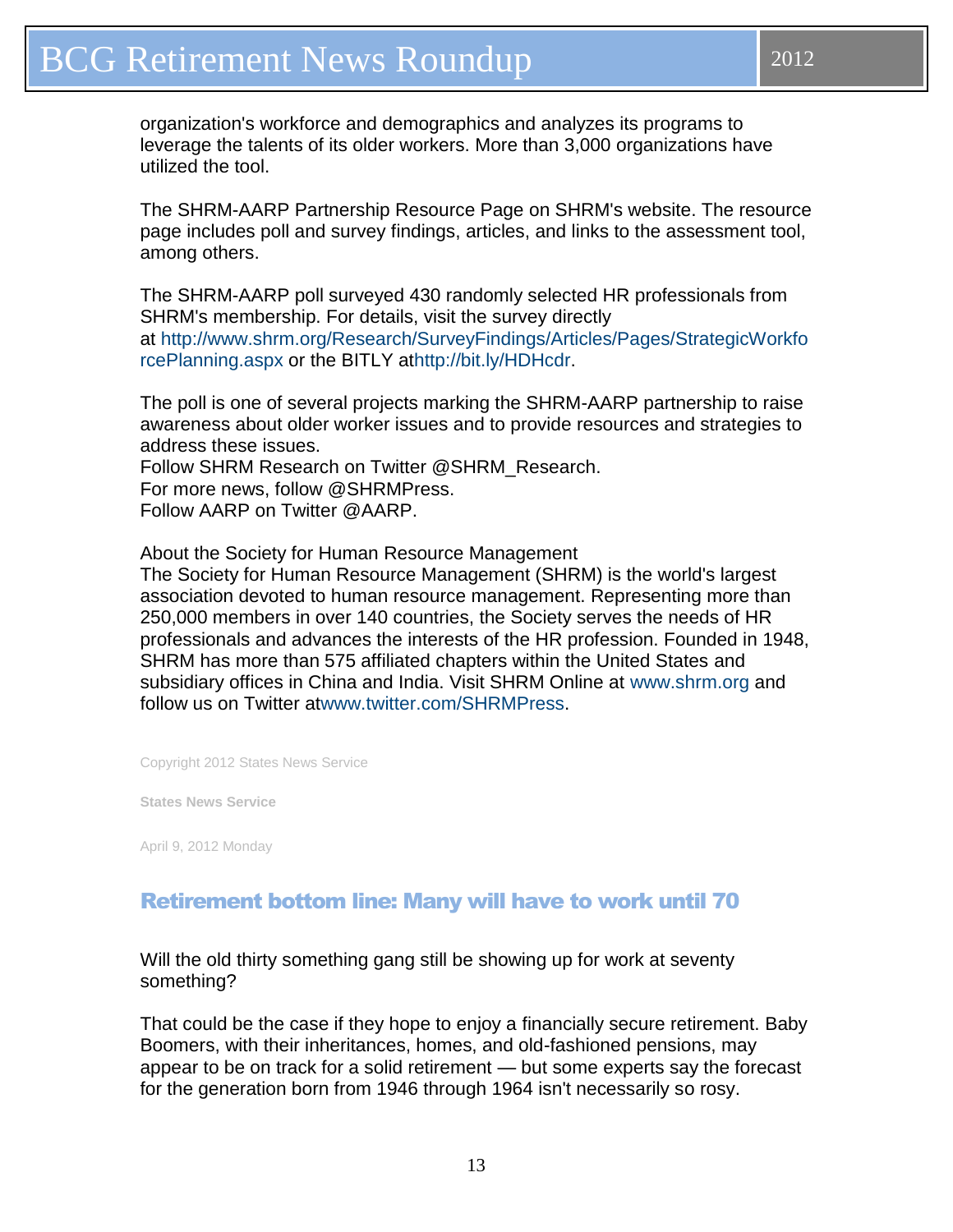- **MORE:** [Social Security benefits; 10 tips](http://www.cnbc.com/id/47030952?__source=usatoday|boomerblues|&par=usatoday)
- **MORE:** [Pension payouts of 10 largest economies](http://www.cnbc.com/id/44616419?__source=usatoday|boomerblues|&par=usatoday)
- **VIDEO:** [Return on retirement: Are you underinsured?](http://video.cnbc.com/gallery/?video=3000084363&__source=usatoday|boomerblues|&par=usatoday)

While Boomers are more likely than younger workers to have defined-benefit pension plans and certain other advantages — that's particularly true of older Boomers — many may wind up financially ill-prepared for retirement unless they work longer and save more.

The recent financial crisis took a toll on wealth; inheritances on average won't be that big; traditional pension benefits are phasing out; and many shop-till-you-drop Baby Boomers simply haven't saved enough money to last through retirements that should stretch beyond those of previous generations, economists say.

"The majority of today's retirees are able to afford a decent retirement. However, this group is living in a "golden age" that will fade as Baby Boomers and Generation Xers reach traditional retirement ages in the coming decades," according to an October 2009 report led by Alicia Munnell, director of the Center for Retirement Research at [Boston College.](http://content.usatoday.com/topics/topic/Organizations/Schools/Boston+College)

"This gloomy forecast is due to the changing retirement income landscape. Baby Boomers and Generation Xers will be retiring in a substantially different environment than their parents did," the report notes, citing longer life spans and retirements and declining "replacement rates" — retirement income as a percentage of pre-retirement income.

As of 2009, in the wake of the housing and stock market crises, some 51% of households were at risk of being unable to maintain their pre-retirement standard of living at age 65, the authors calculated in their report, "The National Retirement Risk Index: After the Crash." Some 41% of early Boomers, 48% of late Boomers and 56% of Gen Xers were at risk, they said.

The financial crisis, however, can't be blamed for everything.

"They weren't prepared even before the crisis," Munnell told [CNBC](http://content.usatoday.com/topics/topic/CNBC) recently. The report noted that two years earlier, 37% of early Boomer and 43% of late Boomer households were at risk.

"The gist of this whole story is that retirement ages are increasing as people live longer and health care costs rise, and at the same time the retirement system is retracting," says Munnell.

Eligibility for full [Social Security](http://content.usatoday.com/topics/topic/Legislation+and+Acts/U.S.+Government/Social+Security) Insurance benefits is gradually rising from age 65 to 67, Medicare premiums will account for a bigger chunk of spending, increasing numbers of households will be taxed on their benefits, "and people really don't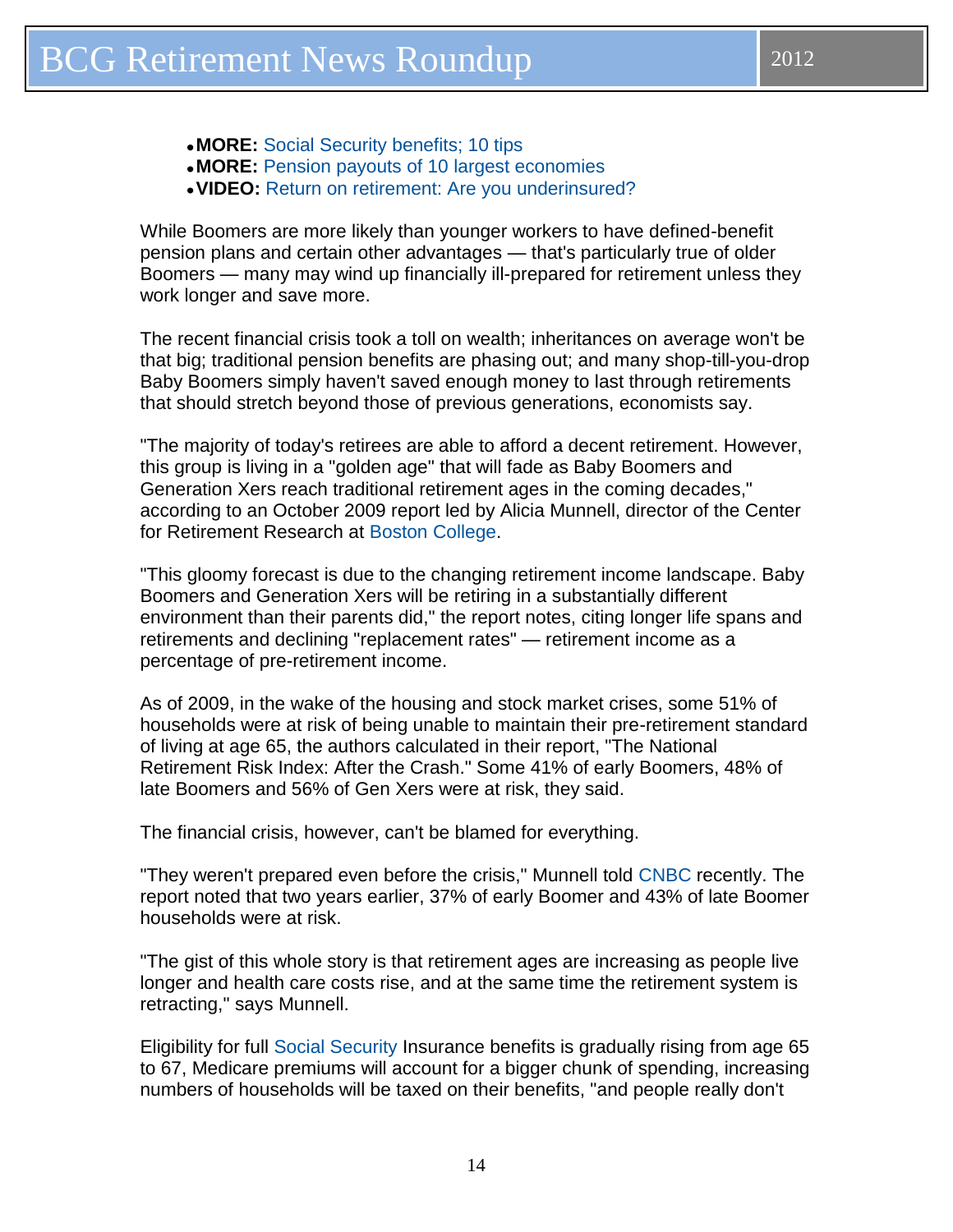save on their own," says Munnell.

Some researchers believe most Baby Boomers are indeed wealthy enough to maintain their pre-retirement consumption, says [David Wise,](http://content.usatoday.com/topics/topic/David+Wise) an economist at Harvard's Kennedy School of Government. Wise, however, says it's instructive to look at the real financial status of elderly retirees near the end of life.

"When you look at it that way, it doesn't look as favorable," he says.

In a recent study, Wise and two colleagues found that "a substantial fraction of persons die with virtually no financial assets - 46.1% with less than \$10,000 - and many of these households also have no housing wealth and rely almost entirely on Social Security benefits for support."

Based on a replacement rate measure, "many of these households may be deemed to have been well-prepared for retirement, in the sense that their income in their final years was not substantially lower than their income in their late 50s or early 60s," the study notes. "Yet with such low asset levels, they would have little capacity to pay for unanticipated needs such as health expenses or other financial shocks or to pay for entertainment, travel, or other activities. This raises a question of whether the replacement ratio is a sufficient statistic for the 'adequacy' of retirement preparation."

Given these findings, expectations of a life-saving wealth transfer to the Baby Boomers may be overblown. Maybe half the Baby Boomer population will inherit money from parents, with a median amount of \$40,000, according to Boston College's Munnell.

"It's not going to be enough," she says.

People increasingly will rely on their 401(k) retirement plans, but the savings rate isn't reassuring.

According to BC's Center for Retirement Research, 62% of workers were covered only by traditional defined-benefit pension plans in 1983, compared with 17% in 2007. Those covered exclusively by 401(k) plans increased to 63% from 12% during the period.

"In theory 401(k) plans could provide adequate retirement income, but many individuals make mistakes at nearly every step along the way," the center's report states, citing research showing that the median 401(k) and IRA balance for those near retirement was \$78,000.

Annamaria Lusardi, economics professor at the George Washington University School of Business, points to a general lack of financial literacy and planning.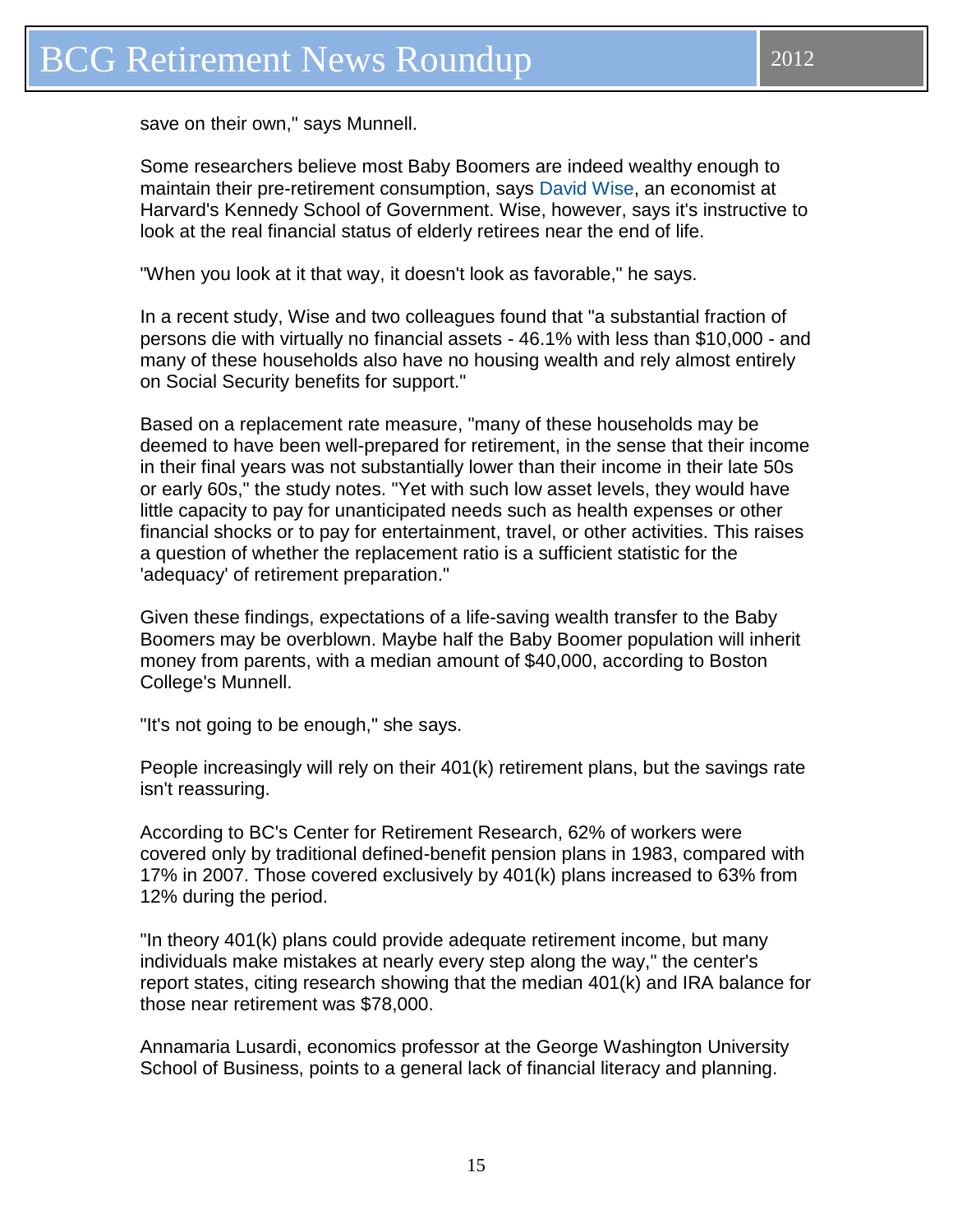"A sizable group of the population has not even thought about retirement, so there are a lot of people that are approaching retirement without any preparation for it," she says.

She also says retirement planning can be a "sophisticated calculation" that chief financial officers with MBAs handled for traditional pension plans. Now many workers must decide how to invest their own retirement wealth in 401(k)s and IRAs, as other major financial forces —spending on children's college education, accumulation of credit card debt — take a toll on retirement savings.

The challenge may also be compounded by the boom-bust cycle of the housing market. Many people took money out of their homes through refinancing, lowering their equity stake. Even for those who did not do so, the subsequent housing price slump has eroded equity, taking a bite out of what's been a traditional retirement resource.

"I think it's very important that we provide ways to help workers make good decisions about retirement," says Lusardi, suggesting that employers provide financial education.

Not every economist sees a bleak future for Boomers, and even those with significant concerns see ways to make those retirements brighter.

"It's basically a very mixed bag. Richer Baby Boomers will do better than previous generations," while the poor will do worse as pensions disappear for many workers, [Massachusetts Institute of Technology](http://content.usatoday.com/topics/topic/Organizations/Schools/Massachusetts+Institute+of+Technology) economics professor [Jonathan Gruber](http://content.usatoday.com/topics/topic/Jonathan+Gruber) said. The extremes in income distribution seen during the working years persist in retirement, with the wealthy in each generation doing better and children of the rich becoming rich themselves, he says.

The amount of income needed in retirement is a subject of disagreement. While the Department of Labor and financial planners recommend an 80% replacement rate, some consider that too high.

An Urban Institute report this year called the 80% rule of thumb "misguided," stating that Americans aren't necessarily saving too little, but they need to save enough so that spending doesn't have to drop sharply in retirement.

Economist John Turner, director of the Pension Policy Center in Washington, [D.C.,](http://content.usatoday.com/topics/topic/D.C) thinks retirees above the poverty level should do OK with at least 60% of pre-retirement income, and suggests that saving 10% of earnings for retirement is enough. But that's more than most people are saving, he notes.

"The way out of this box is to work longer," says Boston College's Munnell. "Now that's harder in this environment where we have high levels of unemployment, but that's really in the end what's going to keep people financially sound. If